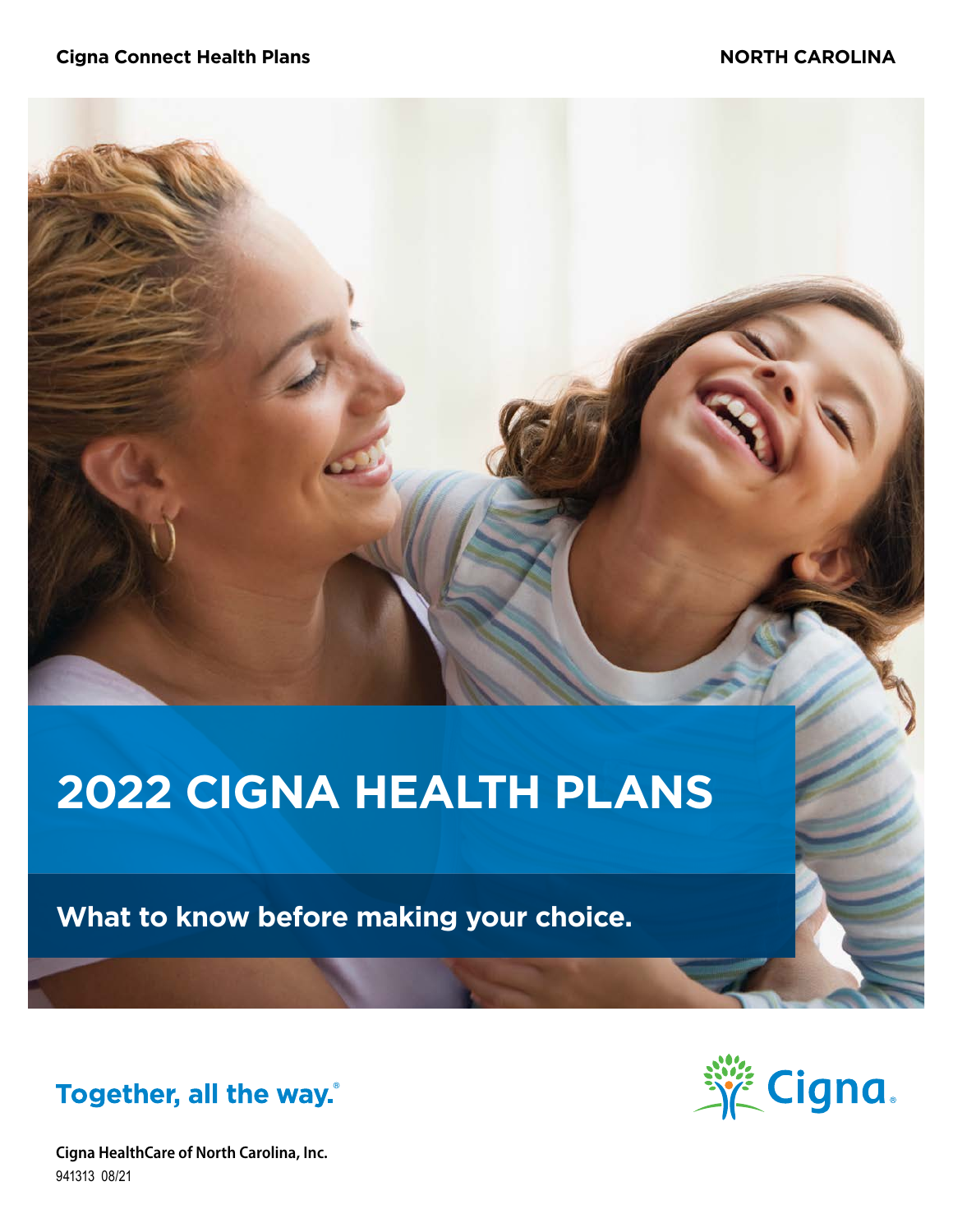# It's not just about when you're sick.

Health is a lifelong journey, and enrolling in a health plan plays an important part. That's why at Cigna, we give you the tools and support you need to make the best choice for your health and your budget. Use this brochure as a guide, or call **855.938.1024** for help with important plan considerations.

### Every Cigna individual and family health plan includes:

### **The care and service you need.**

**\$0**

**\$0**

preventive care1

virtual care2

### **No referrals**

to see a specialist, but your Primary Care Provider (PCP) can help you locate an in-network specialist

# **24/7/365**

access to a doctor, nurse or customer service representative by phone or at **[myCigna.com](http://myCigna.com)**

### **Cigna One Guide®**

which gives you personalized support and help with answers to all your plan questions

### **Price Transparency Tools**

help you estimate costs ahead of time and avoid surprise bills

### **Coverage for these 10 essential health benefits.**

- Ambulatory patient services (outpatient services)
- Emergency services
- Hospitalization
- Maternity and newborn care
- Mental health and substance use disorder services, including behavioral health treatment
- Prescription drugs
- Rehabilitative and habilitative services (those that help patients acquire, maintain or improve skills necessary for daily functioning) and devices
- Laboratory services
- Preventive and wellness services and chronic disease management
- Pediatric services, including oral and vision care $3$

3. Pediatric dental is not available in all states. Some states have stand-alone dental plans with pediatric services. Additionally, some states have a bundled pediatric dental option for off-exchange consumers.

<sup>1.</sup> Plans may vary. Includes eligible in-network preventive care services. Some preventive care services may not be covered, including most immunizations for travel. Reference plan documents for a list of covered and non-covered preventive care services.

<sup>2.</sup> Cigna provides access to dedicated virtual care through a national telehealth provider, MDLIVE located on myCigna, as part of your health plan. Providers are solely responsible for any treatment provided to their patients. Video chat may not be available in all areas or with all providers. This service is separate from your health plan's network and may not be available in all areas. **\$0 virtual care benefit for minor acute medical care not available for all plans. HSA plans and non-minor acute medical care may apply a copay, coinsurance or deductible. Virtual care does not guarantee that a prescription will be written.** Refer to plan documents for complete description of virtual care services and costs, including other telehealth/telemedicine benefits. For IL customers, a primary care provider referral may be required for specialist virtual visits.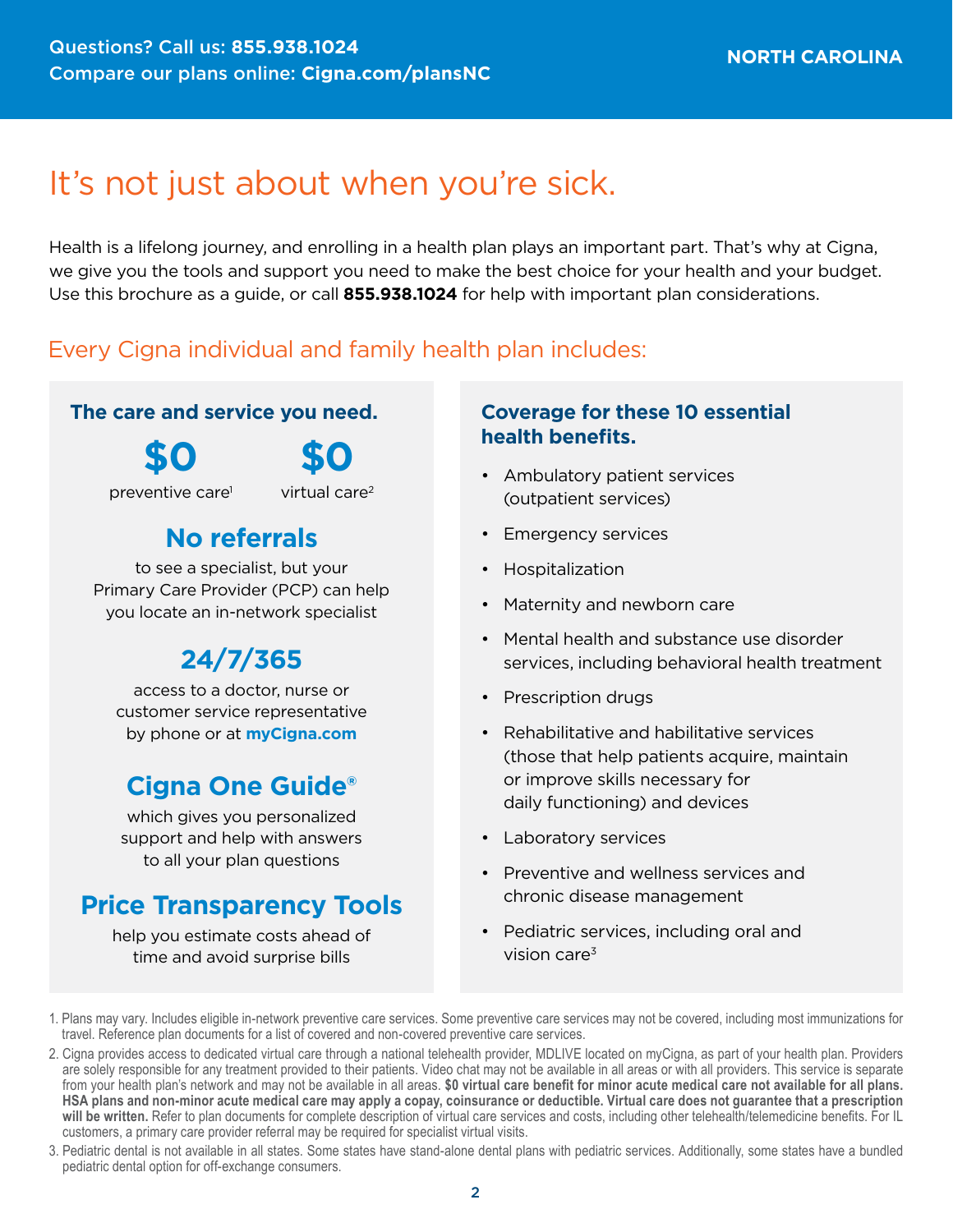### **Rewards for healthy actions.**

#### **Cigna Take Control Rewards℠**

Earn up to \$275 in reward points for completing simple, educational online activities. You can then redeem your points for rewards or a debit card to help make health care costs more affordable.<sup>4</sup>

#### **Cigna Healthy Rewards®**

Enjoy discounts on a wide variety of health and wellness products, programs and services including:5



Vision care, LASIK surgery, hearing aids

|  | $\equiv$     |  |
|--|--------------|--|
|  |              |  |
|  | ga produc    |  |
|  | leutvivt hne |  |

Yoga products and virtual workouts

### **Specialty plans**

Specialty plans include the same coverage as Cigna Connect health plans, plus additional benefits that make it easier and more affordable to manage specific conditions.

- **Enhanced Asthma COPD Care Plan –** Pay \$20 or less for a 30-day supply of covered, eligible asthma or COPD medication plus \$0 for pulmonary rehabilitation services, certain pulmonary function tests and supplemental oxygen.
- **Enhanced Diabetes Care Plans –** Pay \$0 out of pocket for a 30-day supply of covered, eligible insulin and diabetes medications, plus nutritional counseling, certain lab work, exams and diabetic supplies.



- 4. The Cigna Take Control Rewards<sup>SM</sup> Program is available in all states to all primary subscribers that are active Cigna medical Individual and Family Plan policy holders and who are 18 years of age or older. All rewards may be considered taxable income. Contact your personal tax advisor for details. Program participation along with redeeming rewards is dependent on qualifying premiums being current and fully paid.
- 5. **Healthy Rewards programs are NOT insurance**. Rather, these programs give a discount on the cost of certain goods and services. The customer must pay the entire discounted cost. Some Healthy Rewards programs are not available in all states, and programs may be discontinued at any time. Participating providers are solely responsible for their goods and services.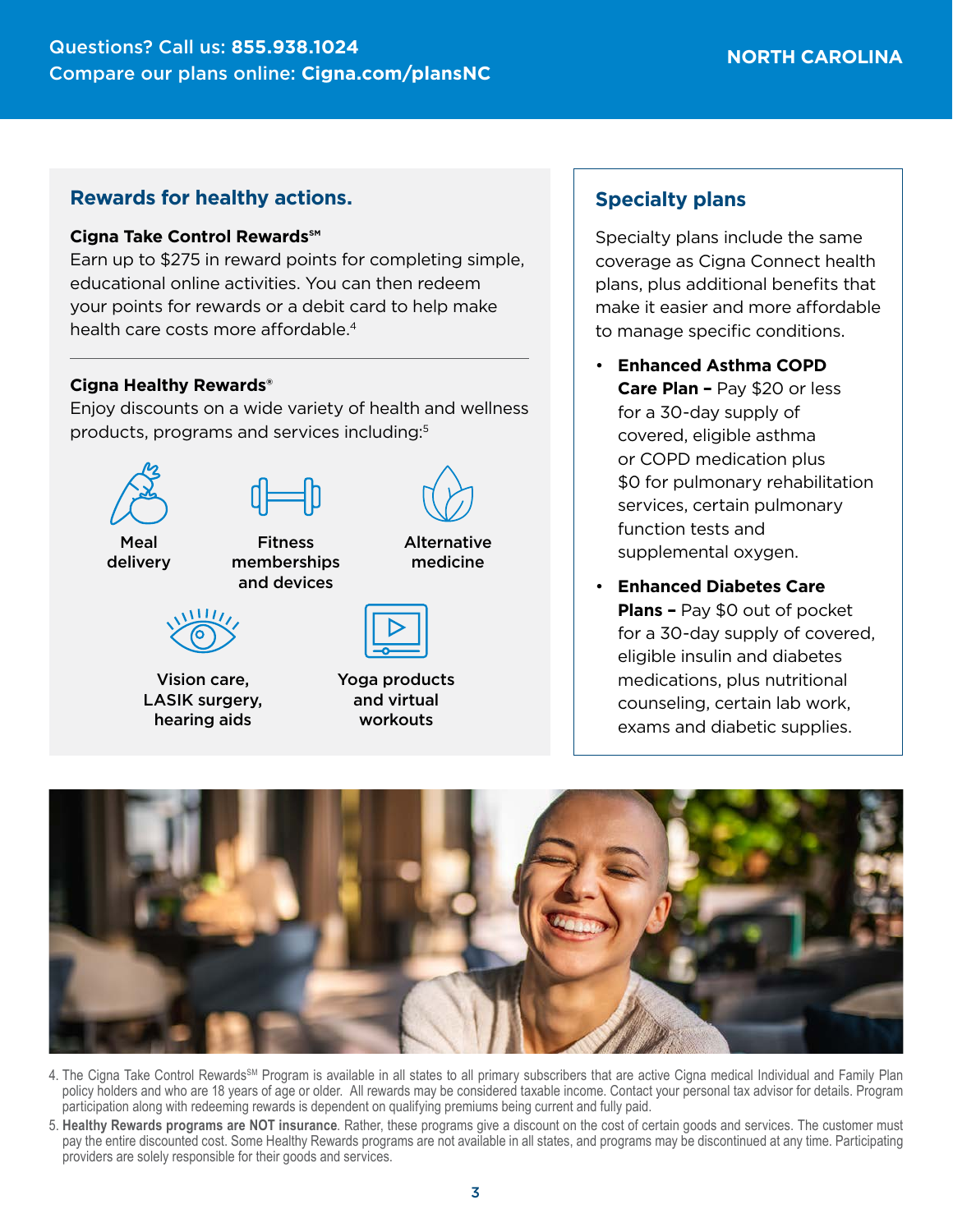

# Three things to think about before making your choice.

### 1. Cost

Choose a plan that meets your budget. Each plan has a variety of costs. These include:

- **Premium.** This is the payment you make each month to keep your coverage.
- **Deductible.** This is the set amount you pay out of pocket for covered medical services before your insurance starts sharing the cost.
- **Coinsurance.** Once you've met your annual deductible, you pay for a percentage of covered medical services and your health plan pays the rest.
- **Copays.** This is the fixed amount you pay for doctor visits, prescriptions or other medical services.

#### **Plans are available in three metal levels.**

Each is available on the Exchange and pays different amounts of the total cost of an average person's care. The higher the metal level, the more expenses your plan covers. To learn more, go to the "Summary of Benefits" on **[Healthcare.gov](http://Healthcare.gov)**.



Average amount you pay

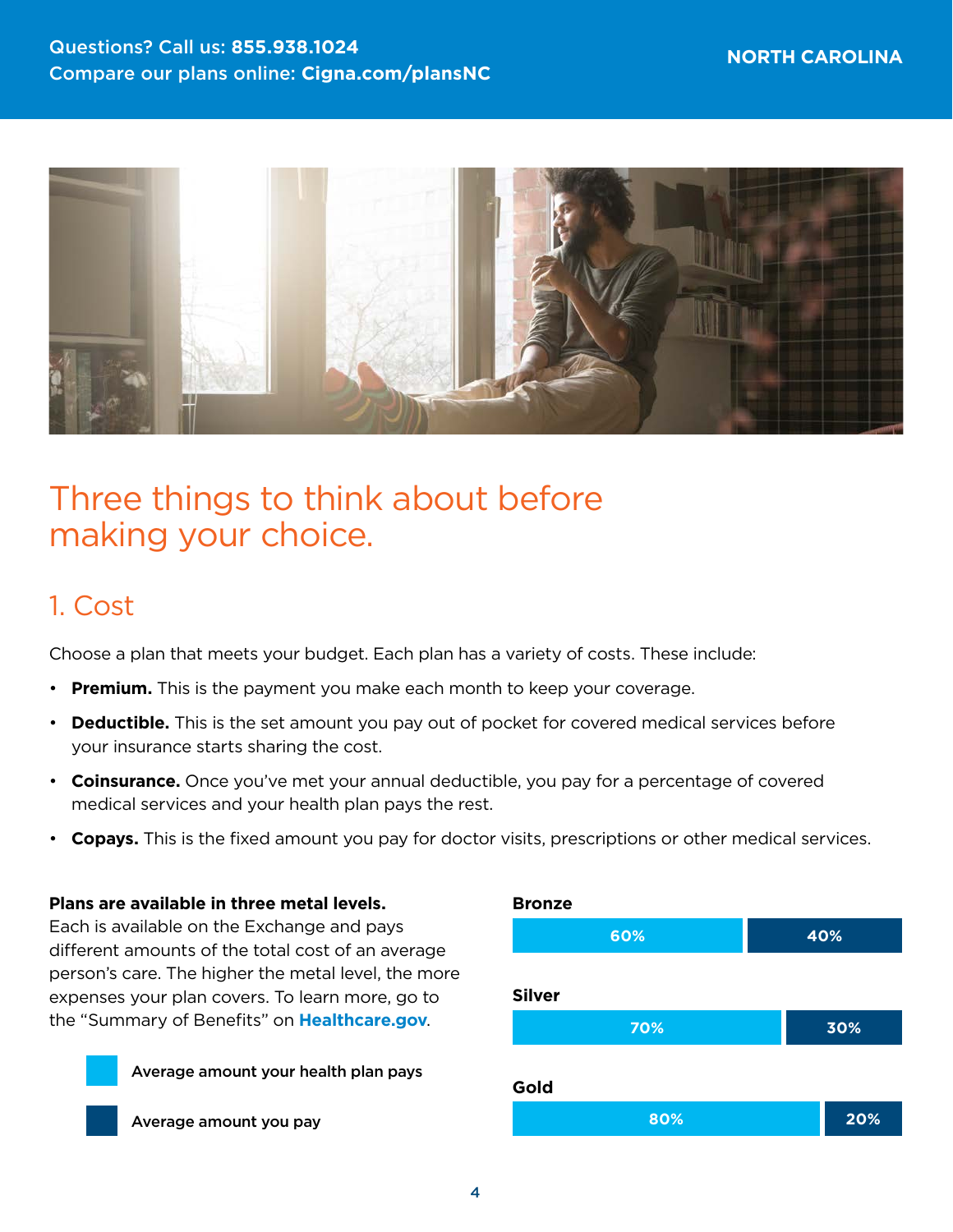

### 2. Financial assistance

Three out of four Cigna customers receive federal financial assistance when buying a plan on the Exchange.<sup>6</sup>

- **Premium tax credits** can reduce your monthly payment when you enroll in a Qualified Health Plan (QHP).<sup>7</sup>
- **American Rescue Plan (ARP)** helps 4 out of 10 new customers enroll in a plan for \$10 or less per month after federal financial assistance.8
- **Cost-sharing reductions** on Silver plans can reduce the amount you pay out of pocket when you get care. Household size and income requirements determine the reduction amount. Cost-sharing reductions may be combined with a premium tax credit.

*Native Americans and Alaska Natives may qualify for tax credits and special cost-sharing reductions if specific requirements are met.*

# 3. Care and coverage

The Cigna Connect Network is a **Health Maintenance Organization (HMO)**, which gives you access to local providers selected with cost and quality in mind. To avoid extra expenses, make sure your current doctor is in-network or consider switching to one who is. To find out if your current doctor is in-network, visit **[Cigna.com/ifp-providers](https://www.Cigna.com/ifp-providers)**.

#### **In-network**

means the doctors and facilities meet certain requirements and agree to accept a discounted rate for services under your plan.

#### **Out-of-network**

means the doctor or facility is not contracted with your health plan and can charge you full price for services.



**We offer Cigna Connect plans (with Duke Health and WakeMed) in the following Raleigh area counties:**  Alamance, Chatham, Durham, Franklin, Granville, Johnston, Lee, Orange, Person, Vance, Wake, Warren.

<sup>6.</sup> Based on internal data for 2021.

<sup>7.</sup> Federal financial assistance can only be applied to the purchase of a QHP, which is an insurance plan that's certified by the Health Insurance Marketplace®, provides essential health benefits, follows established limits on cost-sharing (like deductibles, copayments, and out-of-pocket maximum amounts), and meets other requirements under the Affordable Care Act.

<sup>8.</sup> CMS. "Four in Ten New Consumers Spend \$10 or Less Per Month for HealthCare.Gov Coverage Following Implementation of American Rescue Plan Tax Credits." <https://www.cms.gov/newsroom/press-releases/four-ten-new-consumers-spend-10-or-less-month-healthcaregov-coverage-following-implementation>. June 14, 2021.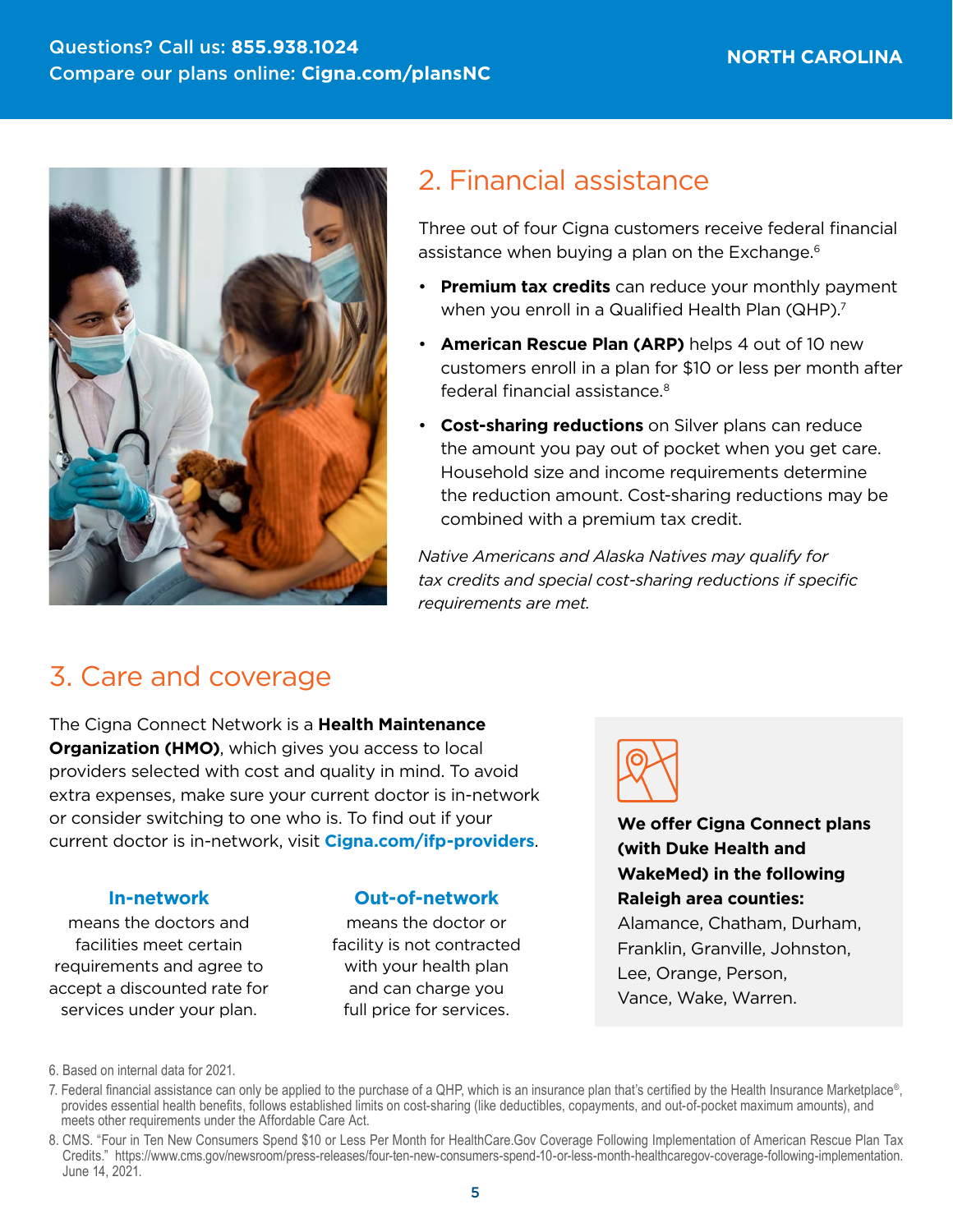

# Frequently asked questions.

### **Q Does the plan require a Primary Care Provider (PCP)?**

**A** No, Cigna Connect plans do not require a PCP to be a part of your care team, but it is encouraged. Your PCP acts as your team leader, helping keep you healthy and coordinating your care.

### **Q What if I need urgent care but my PCP can't see me?**

**A** If your PCP is not available, you can still access quality care through another in-network PCP, at an in-network urgent care center, at a convenience care clinic or through virtual care. If you have a life-threatening emergency, go to your nearest emergency room (ER).

### **Q How do I know if my prescriptions are covered?**

**A** You can find a plan-approved prescription drug list at **[Cigna.com/ifp-drug-list](http://Cigna.com/ifp-drug-list)**.



# Find more answers.

We hope you have a better understanding of your health plan options and consider a Cigna Connect plan for 2022. For more information, visit **[Cigna.com/plansNC](http://Cigna.com/plansNC)** or call **855.938.1024**.